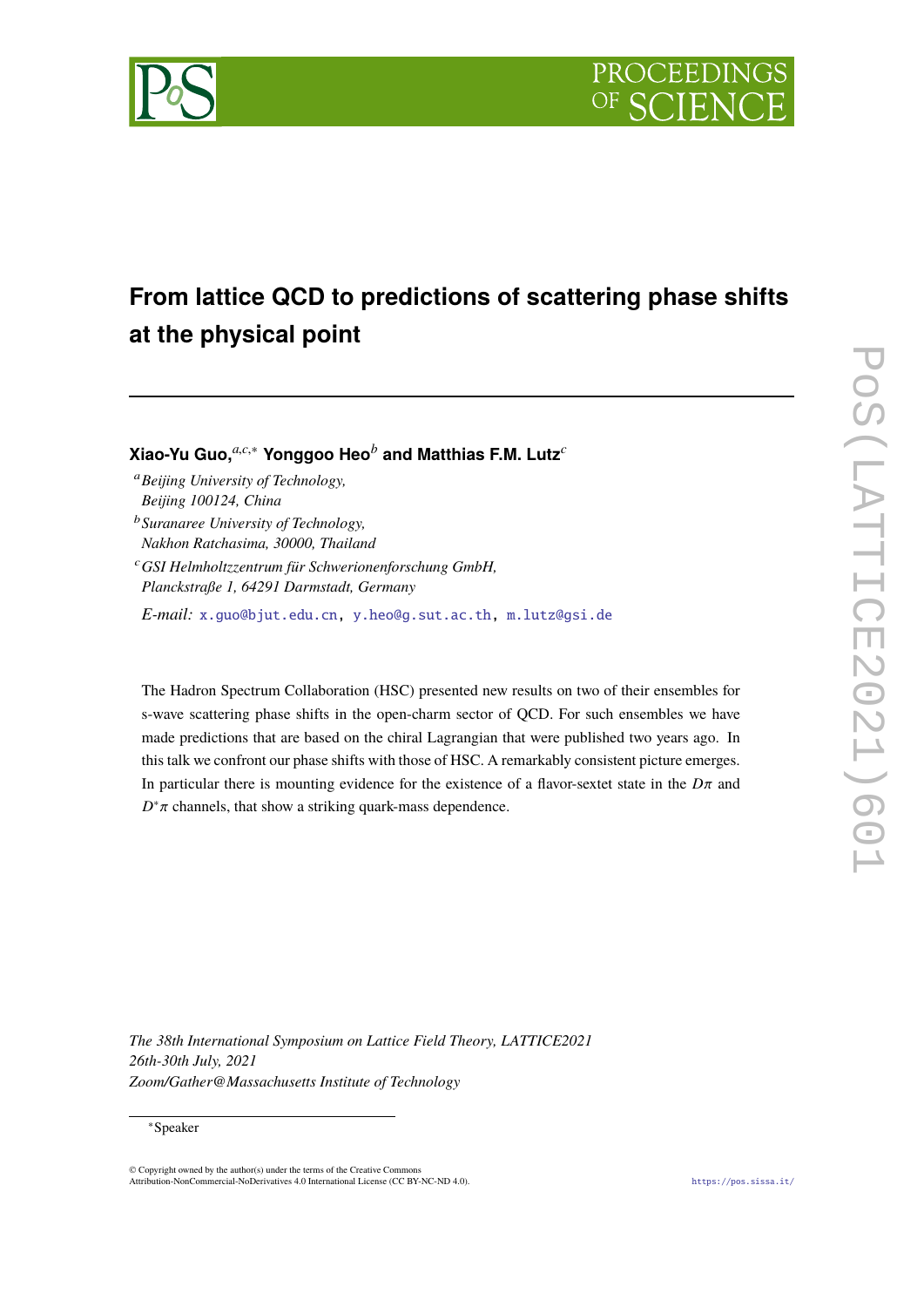### **1. Introduction**

In our previous study [\[1\]](#page-5-0) the available lattice QCD data set in the open-charm meson sector was confronted with a novel  $SU(3)$  chiral perturbation theory (ChPT) approach. For the first time the *D*- and *D*<sup>\*</sup>-meson masses were considered simultaneously with the first few scattering phase shifts. This is important since some of the low-energy constants in the chiral Lagrangian contribute to both, the meson masses but also to the scattering processes. The convergence of conventional SU(3) ChPT was much improved by insisting on the use of on-shell masses rather than chirally expanded masses in all considered loop contributions [\[2\]](#page-5-1). A global fit to the lattice data was performed. Low-energy constants (LEC) at leading and sub-leading orders were adjusted such that the lattice data at unphysical quark masses are recovered. The lattice data consisted of the masses of open-charm meson ground-states from 5 different lattice groups including ETMC, HPQCD, HSC, LHPC and PACS-CS [[3](#page-5-2)–[8](#page-5-3)]. In addition, we considered the scattering lengths on some LHPC ensembles as given in [[6](#page-5-4)] and the the s-wave  $D\pi$ -phase shifts on an HSC ensemble [\[5\]](#page-5-5).

In application of our global fit, we were able to make specific predictions at physical lightquark masses. Most striking are our results on the coupled-channel *D*π s-wave system, for which HSC provided first results on an ensemble with a pion mass  $m_\pi \approx 380$  MeV. The phase shifts are characterized by a striking quark-mass dependence. Such a system with  $J^P = 0^+$  quantum numbers has been of particular interest in studies of *D*-meson resonances as a two-pole structure has been predicted [[9](#page-5-6)–[16\]](#page-6-0). Analogous results are expected for the  $D^*\pi$  system with  $J^P = 1^+[17]$  $J^P = 1^+[17]$ . We confirm the two-pole structure in the amplitudes. One pole belongs to the flavor anti-triplet, the other belongs to the flavor sextet.

In order to prepare a further test bed for this scenario we published with [\[1\]](#page-5-0) a dedicated study on a second HSC ensemble characterized by a significantly smaller pion mass  $m_\pi \approx 220$  MeV. To this end, we calculated different D-meson scattering phase shifts not only for physical light-quark masses, but also for unphysical quark masses with  $m_\pi \approx 220$  MeV and 380 MeV as implied by two HSC ensembles. Recently, HSC has unleashed a series of works presenting various open-charm meson scattering phase shifts on those two ensembles [[18,](#page-6-2) [19](#page-6-3)].

In this contribution to LATTICE2021 we show a first comparison of our predictions with those recent results by HSC. For the details of our global fit we refer to the original work [\[1\]](#page-5-0).

## **2. Comparison with lattice results**

We first focus on the scattering process with isospin-strangeness  $(I, S) = (1/2, 0)$ . It involves three distinct 2-body final states  $D\pi$ ,  $D\eta$  and  $D_s\bar{K}$ . The lattice results on the  $m_\pi \approx 380$  MeV ensemble were published a few years ago [[5](#page-5-5)]. The blue and red points in Fig. [1](#page-2-0) reflect such results, where we used a binning of the published phase-shifts into suitable single-energy data points. Such blue phase shifts had been incorporated in our global fit. They should be compared with the dashedblue line from our best fit. Based on the LEC obtained, we calculated phase shifts for the  $m_{\pi} \approx 220$ MeV ensemble and the physical case. The pion mass in physical units on that second ensemble is distinct from the one given in [[18,](#page-6-2) [19](#page-6-3)]. This is so since we used a mass-independent scale setting in [[1](#page-5-0)]. The additional  $D\pi$  phase-shift lines are shown in the left panel of Fig. [1.](#page-2-0) They are plotted as functions of the kinetic energy in the center-of-mass frame  $E = \sqrt{s} - \sqrt{s_{\text{thr}}}\text{ with }\sqrt{s_{\text{thr}}} = M_D + m_{\pi}$ .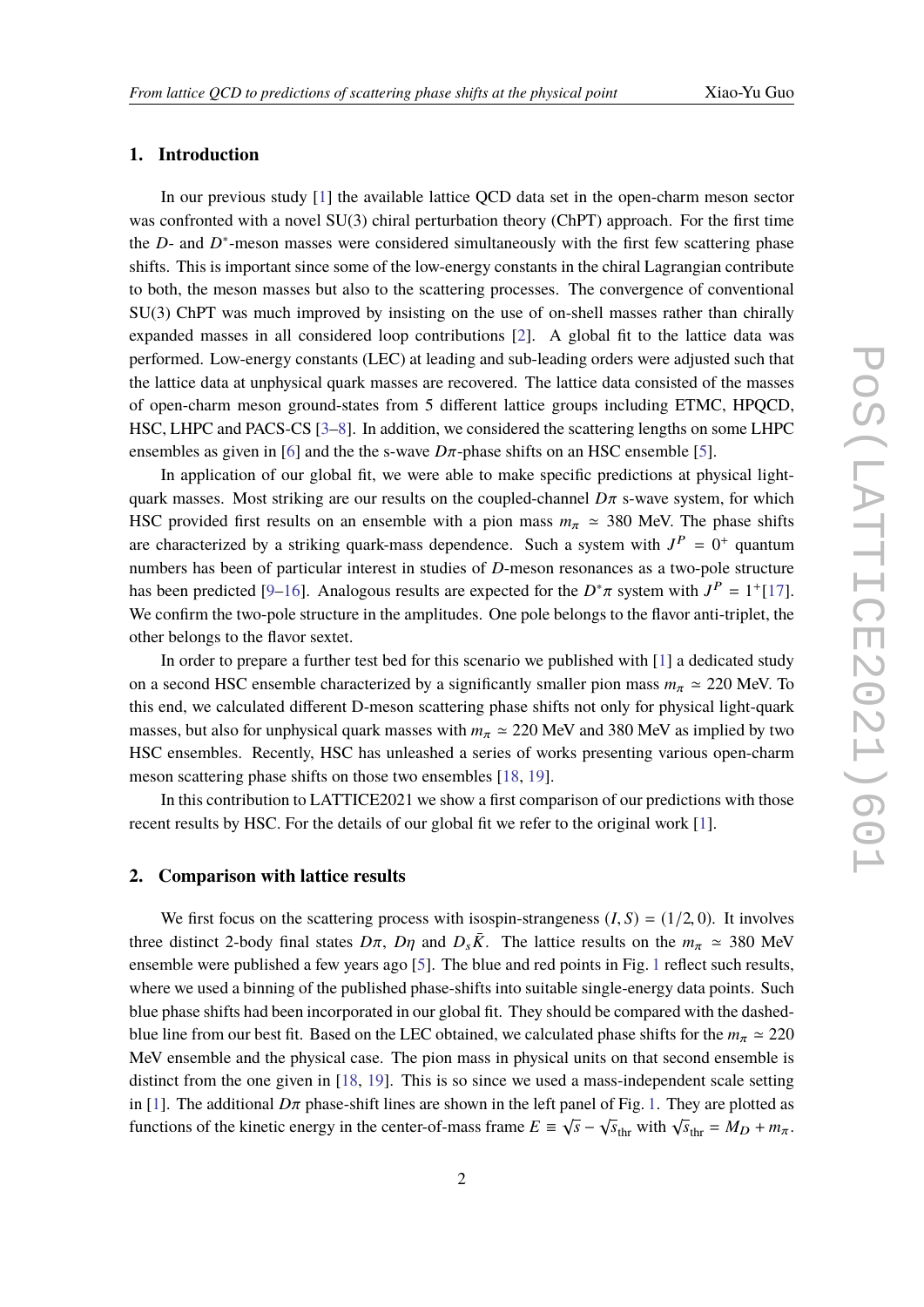<span id="page-2-0"></span>

**Figure 1:** The s-wave  $D\pi$  with  $(I, S) = (1/2, 0)$  (left panel) and s-wave  $DK$  with  $(I, S) = (0, 1)$  (right panel) phase shifts at different light-quark masses. The black-solid, red-dotted and blue-dashed curves represent our predictions at physical quark masses and on two HSC ensembles with  $m_{\pi} = 218$  MeV and  $m_{\pi} = 384$  MeV respectively. The blue (red) bands are the lattice data on the  $m_\pi = 384$  MeV ( $m_\pi = 218$  MeV) ensemble from Refs. [[18,](#page-6-2) [19](#page-6-3)]. The blue (red) points in the left panel are the lattice data on the  $m_{\pi}$  = 384 MeV ensemble included (excluded) in our fit.

The black-solid line is our result for the phase shift in the physical case. A striking quark-mass dependence was predicted.

Recently, HSC has provided phase shifts on their second ensemble. The result covers the energy range from the  $D\pi$  threshold to the three-body threshold  $D\pi\pi$ . The lattice results are plotted in the left panel of Fig.[1](#page-2-0) as a red band. The width of the band indicates the error size, which is estimated according to the left panel of Fig. 10 in Ref. [[19\]](#page-6-3). We translate the lattice result into physical unit, by matching the energy interval between the  $D\pi$  threshold  $\sqrt{s_{\text{thr}}}$  and the  $D\pi\pi$  threshold. Comparing the lattice result to our prediction (red-dotted line), we observe that they roughly agree especially near the  $D\pi$  threshold. As the energy increases, the lattice result of the phase shift rises with a similar rate as our prediction.

Two poles on unphysical Riemann sheets are shaping the phase-shift lines. The first pole is below the *D*η threshold quite away from the real axis and the second one around the *D*η threshold closer to the real axis. The phase shift escalates as the energy increases above the  $D\pi$  threshold passing through 90 degrees. This feature is driven by the second pole in the complex plane. This can be partially confronted with the lattice results. HSC reports one pole on the second Riemann sheet. Using our scale setting, the pole mass is  $69(\pm 61)$  MeV above the  $D\pi$  threshold. It comes with a width of  $\Gamma = 389(\pm 206)$  MeV. On the other hand, our favorite set of LEC suggests the pole to lie around 2 MeV above the threshold, with a width  $\Gamma = 257(^{-55}_{+71})$  MeV. The uncertainty in our real part is quite large. While it is hard to move the pole further to the right, it may go as much as 130 MeV further left in the complex plane. The results from the two approaches appear compatible qualitatively. Our prediction for the second pole, which is associated with a flavor sextet, comes at 334( $^{+49}_{-34}$ ) MeV above the *D* $\pi$  threshold with a width of  $\Gamma = 193(^{-44}_{+20})$  MeV. At the physical point we recall our published values  $433(^{+41}_{-32})$  MeV with  $\Gamma = 185(^{-14}_{+6})$  MeV. Corresponding values from HSC are so far not available.

We continue with the  $(I, S) = (0, 1)$  channel. Here, two final states *DK* and  $D_s \eta$  play a role. In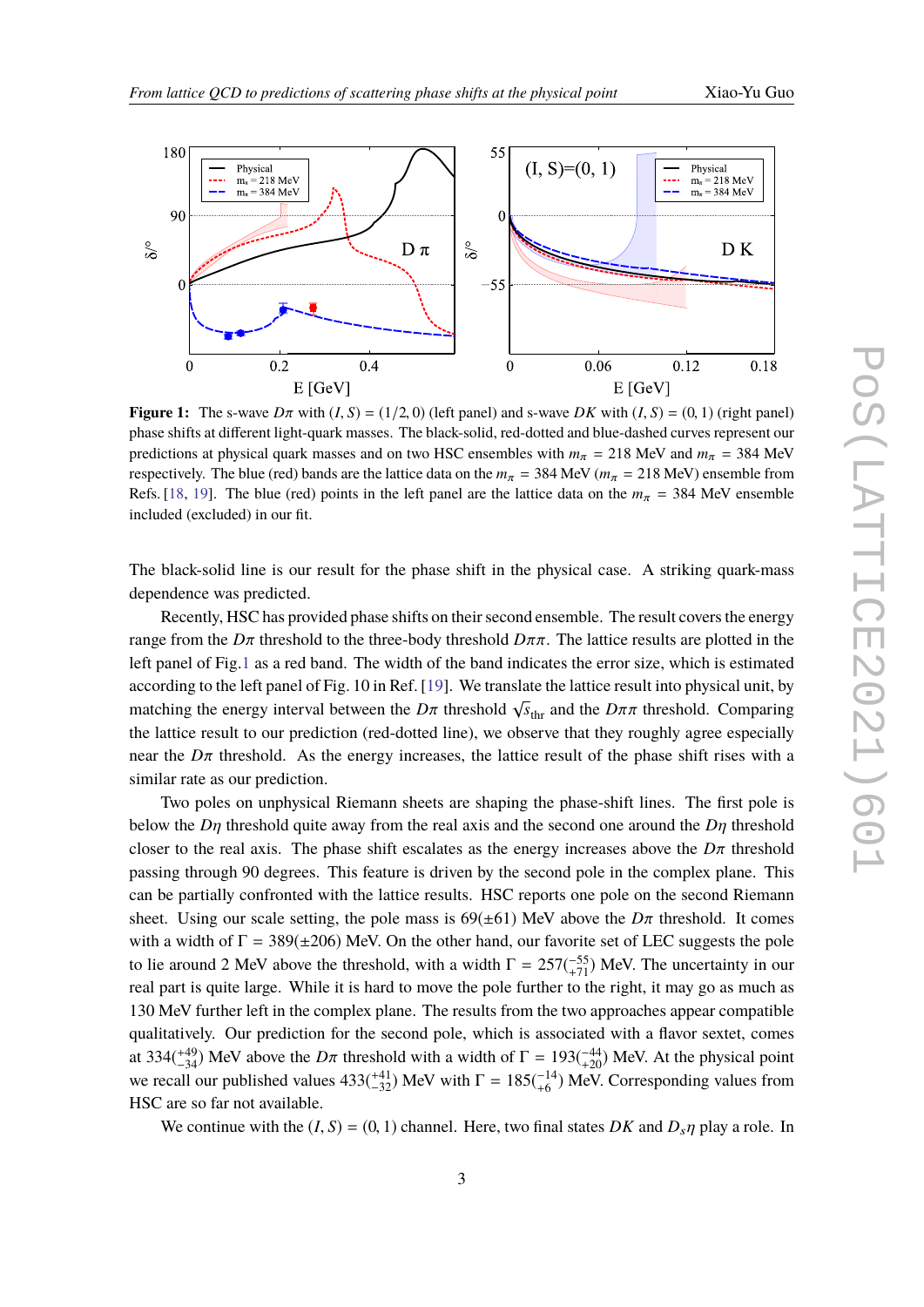our previous work, we predicted the *DK* phase shift at both physical quark masses and unphysical quark masses with  $m_{\pi} \simeq 220$  MeV and 380 MeV corresponding to the two HSC ensembles already encountered previously. With the recent HSC work [[18](#page-6-2)], phase shifts on two ensembles became available. A comparison of our prediction against the lattice results is provided in the right panel of Fig. [1.](#page-2-0) In the physical case, the scattering amplitude shows a pole below the *DK* threshold, which has been recognized as the  $D_{s0}^*(2317)$  [[9,](#page-5-6) [20](#page-6-4)[–25](#page-7-0)]. Our prediction shows that this pole is quite stable against a variation of the light-quark masses. In the right panel of Fig. [1,](#page-2-0) both cases with  $m_{\pi} \approx 220$  MeV and 380 MeV, contain a pole below the *DK* threshold. Such a behavior leads to a decline of the phase shift, as indicated in the figure by the black-solid, red-dotted and blue-dashed lines. This feature is confirmed by the recent HSC lattice calculation. The lattice results are plotted in red and blue bands, with an error estimation based on Fig. 10 of Ref.[\[18\]](#page-6-2). They imply a pole located at energies 23(3) MeV and 56(3) MeV below the *DK* threshold. We obtain poles at  $66(\frac{+34}{-32})$ MeV and  $127(^{+40}_{-41})$  MeV below the threshold in comparison. Since the pole is close to the *DK* threshold, the shape of the phase-shift line is heavily affected by the position of the pole. Although the predicted magnitude of the phase shifts are in qualitative agreement with the lattice results, there remain significant discrepancies in particular for the  $m_\pi \approx 220$  MeV ensemble. This suggests further studies that should incorporate such lattice data in a global fit.

We emphasize that the lattice results driving us to our predictions do not only include the HSC  $D\pi$  phase shifts but also some scattering lengths on LHPC ensembles from Ref. [[6](#page-5-4)]. Given our findings it is an important issue to explore the degree of compatibility of the distinct data sets. This issue emerges in the  $D\bar{K}$  scattering process, for which there are lattice results from both types of ensembles available. Two  $D\overline{K}$  channels with  $(I, S) = (0, -1)$  or  $(I, S) = (1, -1)$  are possible. We first look into the  $(I, S) = (0, -1)$  system. From our LEC, we predicted the  $D\overline{K}$  phase shifts for both

<span id="page-3-0"></span>

**Figure 2:** The  $(I, S) = (0, -1) D\overline{K}$  scattering lengths (left panel) and phase shifts (right panel) at different light-quark masses. For the left panel, the blue (red) points represent the LHPC data points included (excluded) in our fits. The scattering lengths from our fit are in empty points, whereas the scattering length extrapolated to the physical case is the yellow point. For comparison, the scattering lengths obtained by Liu et. al. [\[6](#page-5-4)] are recalled in a grey band. For the right panel, the black-solid, red-dotted and blue-dashed curves represent our predictions at physical quark masses and on two HSC ensembles with  $m_\pi$  = 218 MeV and  $m_{\pi}$  = 384 MeV respectively. The blue (red) bands are the lattice data on the  $m_{\pi}$  = 384 MeV ( $m_{\pi}$  = 218 MeV) ensemble from Ref. [\[18](#page-6-2)].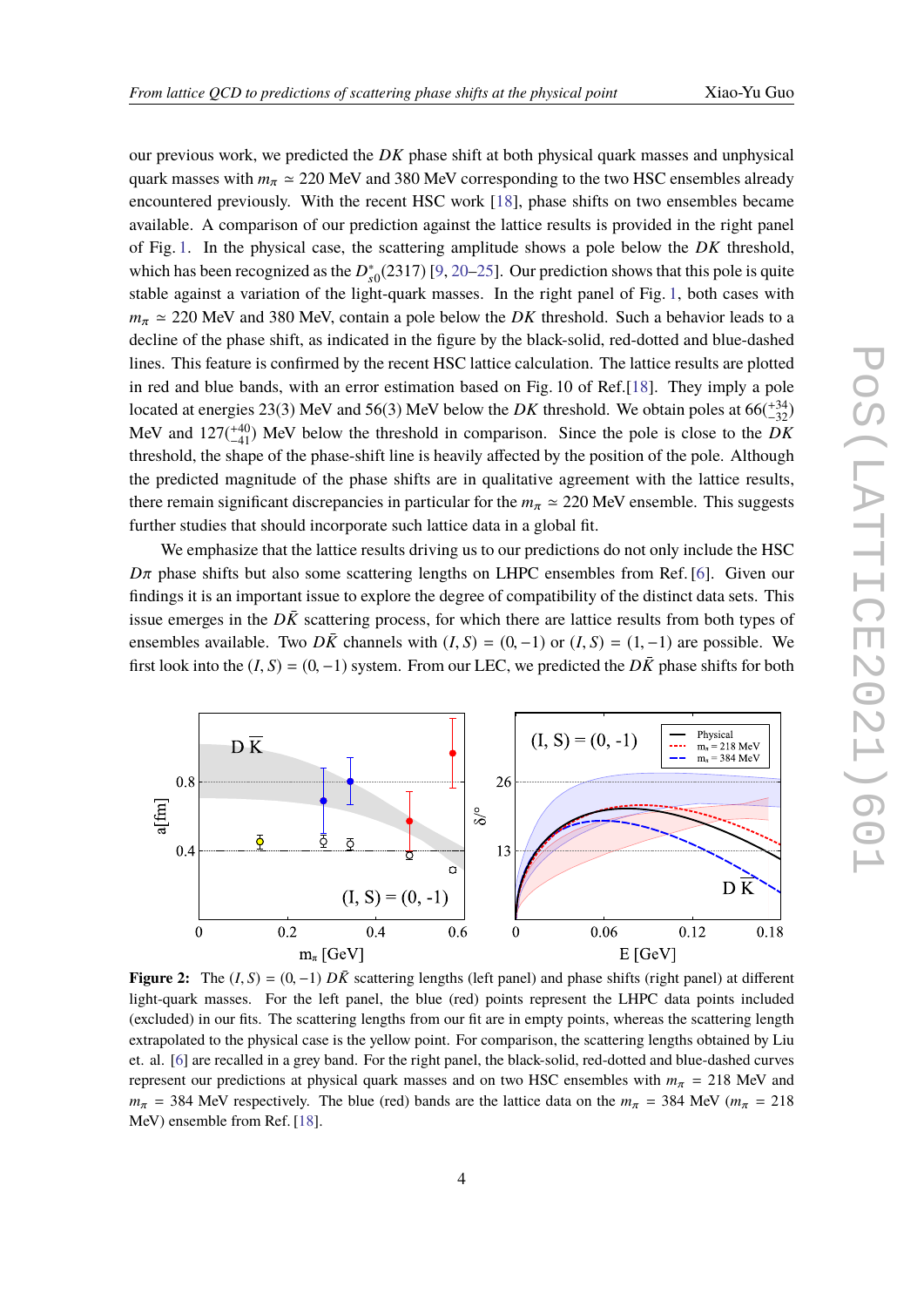<span id="page-4-0"></span>

**Figure 3:** The  $(I, S) = (1, -1) D\overline{K}$  scattering lengths (left panel) and phase shifts (right panel) at different light-quark masses. The color coding is the same as in Fig[.2](#page-3-0).

ensembles. The phase shifts are shown in the right panel of Fig. [2.](#page-3-0) The red-dotted line gives the result for the  $m_\pi \simeq 220$  MeV ensemble, the blue-dashed line for the  $m_\pi \simeq 380$  MeV ensemble. The two lines should be compared with corresponding HSC bands, taken from Fig. 15 of [[18\]](#page-6-2). Although our predictions qualitatively agree with the lattice result, there are again quantitative discrepancies. Here it is possible to confront such a pattern with corresponding results on LHPC ensembles. In the left-hand panel of Fig. [2](#page-3-0) they are recalled and plotted as a function of the pion mass. Most striking are data on the HSC ensemble at  $m<sub>\pi</sub> \approx 220$  MeV: the results suggest that our LEC imply a significant overestimate of the scattering length at the physical point. Here we note, that due to the global nature of our fit, our scattering length was already largely pulled down to smaller values, against the request of the lattice scattering lengths. For comparison, we recall the scattering lengths from the competing approach [\[6\]](#page-5-4). They are shown by the grey band in the left-hand panel of Fig. [2](#page-3-0). At the physical point their scattering length was predicted to be almost twice as large as ours. This approach puts more emphasis on the LHPC ensembles. Constraints from ETMC, HPQCD, PACS and HSC results on open-charm meson masses were not considered. This feature may hint at some tension amongst the two complementary lattice approaches.

We close our discussion with the  $(I, S) = (1, -1)$  system, for which we collect various results in Fig. [3](#page-4-0). In the right-hand panel of the figure, our predictions are plotted against the HSC error bands as given by Fig. 15 of [\[18](#page-6-2)]. Our prediction of a rather mild pion-mass dependence of the phase shift is confirmed by the lattice results. However, there is a sizeable gap between our and the lattice phase shifts. Close to threshold, that would imply an overestimate of the magnitude of the scattering length. Given this observation it is enlightening to look into the left-hand panel of the figure, in which our results are confronted with scattering lengths from the LHPC ensembles. We considered only the two blue-colored data points. Here the second point from the left prevented the fit from leading to a larger scattering length as it seems mandated by the HSC results. Similar results from [\[6\]](#page-5-4) are shown by the grey band in the left-panel of Fig. [3](#page-4-0).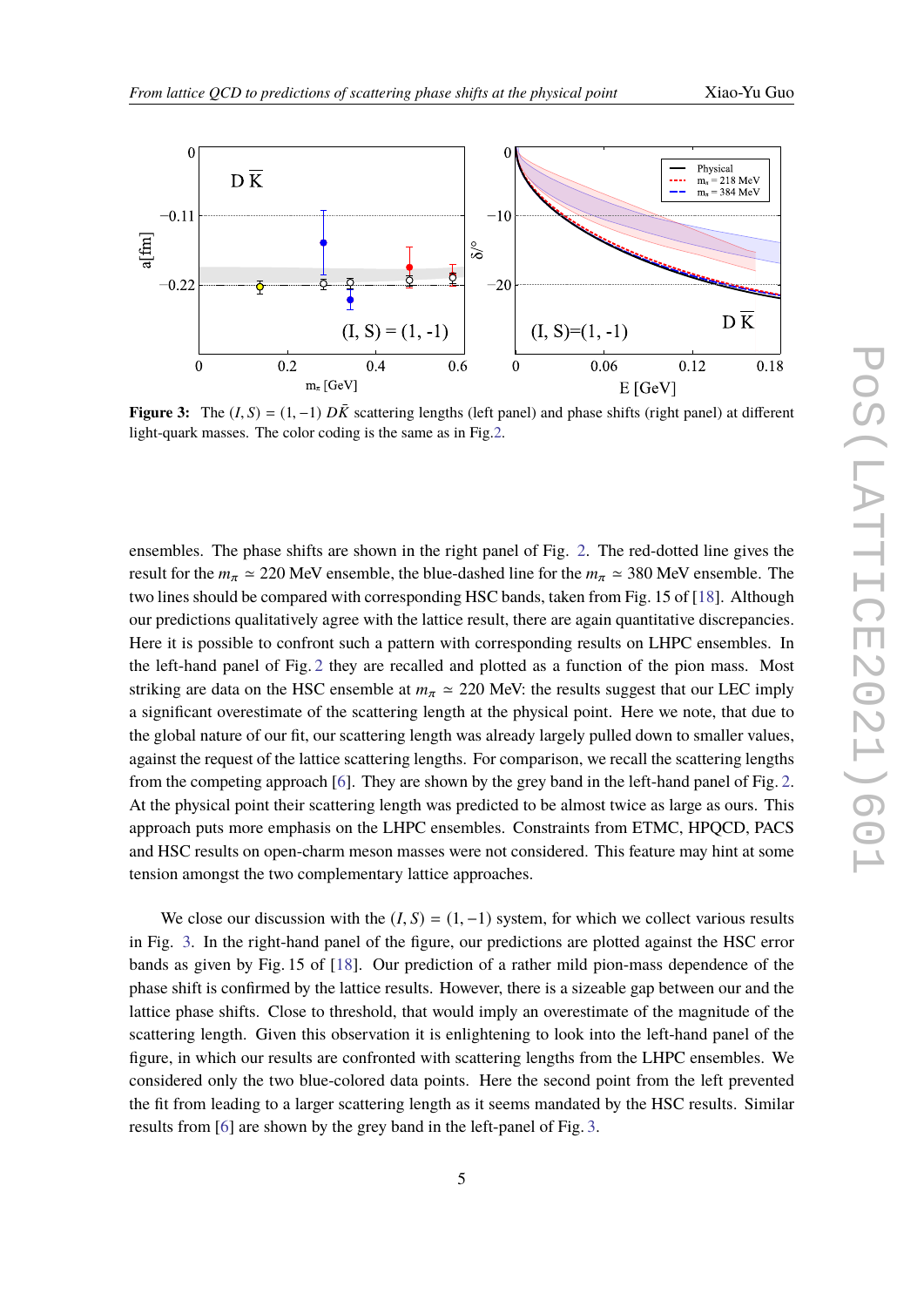## **3. Summary**

This report offers a critical discussion of predictions we have made about two years ago for open-charm meson systems. The predictions rest on the lattice data set available at the time and are applications of the chiral SU(3) Lagrangian. A quantitative comparison with phase shifts recently released by HSC on two ensembles with a light and a heavy pion mass of about 220 MeV and 380 MeV was discussed in depth. Most striking we find our successful prediction of the quite large pion-mass dependence of the *D*π *s*-wave scattering phase shift. This result gives strong support for the existence of an exotic flavor-sextet state in the open-charm meson sector of QCD. Moreover we uncovered a significant tension in the  $D\bar{K}$  elastic *s*-wave scattering phase shifts, as constrained by lattice studies on HSC and LHPC ensembles. Further studies are desired to address this issue in more detail.

#### **References**

- <span id="page-5-0"></span>[1] X.-Y. Guo, Y. Heo and M. F. M. Lutz, *On chiral extrapolations of charmed meson masses and coupled-channel reaction dynamics*, *Phys. Rev.* **D98** [\(2018\) 014510](https://doi.org/10.1103/PhysRevD.98.014510) [[1801.10122](https://arxiv.org/abs/1801.10122)].
- <span id="page-5-1"></span>[2] M. F. M. Lutz, Y. Heo and X.-Y. Guo, *On the convergence of the chiral expansion for the baryon ground-state masses*, *[Nucl. Phys.](https://doi.org/10.1016/j.nuclphysa.2018.05.007)* **A977** (2018) 146 [[1801.06417](https://arxiv.org/abs/1801.06417)].
- <span id="page-5-2"></span>[3] M. Kalinowski and M. Wagner, *Masses of D mesons, D*<sup>s</sup> *mesons and charmonium states from twisted mass lattice QCD*, *Phys. Rev.* **D92** [\(2015\) 094508](https://doi.org/10.1103/PhysRevD.92.094508) [[1509.02396](https://arxiv.org/abs/1509.02396)].
- [4] H. Na, C. T. Davies, E. Follana, G. P. Lepage and J. Shigemitsu,  $|V_{cd}|$  *from D Meson Leptonic Decays*, *Phys.Rev.* **D86** [\(2012\) 054510](https://doi.org/10.1103/PhysRevD.86.054510) [[1206.4936](https://arxiv.org/abs/1206.4936)].
- <span id="page-5-5"></span>[5] G. Moir, M. Peardon, S. M. Ryan, C. E. Thomas and D. J. Wilson, *Coupled-Channel D*π*, D*η *and D*s*K*¯ *Scattering from Lattice QCD*, *JHEP* **10** [\(2016\) 011](https://doi.org/10.1007/JHEP10(2016)011) [[1607.07093](https://arxiv.org/abs/1607.07093)].
- <span id="page-5-4"></span>[6] L. Liu, K. Orginos, F.-K. Guo, C. Hanhart and U.-G. Meißner, *Interactions of Charmed Mesons with Light Pseudoscalar Mesons from Lattice QCD and Implications on the Nature of the D* ∗ s0 (2317), *Phys.Rev.* **D87** [\(2013\) 014508](https://doi.org/10.1103/PhysRevD.87.014508) [[1208.4535](https://arxiv.org/abs/1208.4535)].
- [7] D. Mohler and R. Woloshyn, *D and D*<sup>s</sup> *meson spectroscopy*, *Phys.Rev.* **D84** [\(2011\) 054505](https://doi.org/10.1103/PhysRevD.84.054505) [[1103.5506](https://arxiv.org/abs/1103.5506)].
- <span id="page-5-3"></span>[8] C. Lang, L. Leskovec, D. Mohler, S. Prelovsek and R. Woloshyn, *D*<sup>s</sup> *mesons with DK and D* ∗*K scattering near threshold*, *Phys.Rev.* **D90** [\(2014\) 034510](https://doi.org/10.1103/PhysRevD.90.034510) [[1403.8103](https://arxiv.org/abs/1403.8103)].
- <span id="page-5-6"></span>[9] E. Kolomeitsev and M. F. M. Lutz, *On Heavy light meson resonances and chiral symmetry*, *[Phys.Lett.](https://doi.org/10.1016/j.physletb.2003.10.118)* **B582** (2004) 39 [[hep-ph/0307133](https://arxiv.org/abs/hep-ph/0307133)].
- [10] J. Hofmann and M. F. M. Lutz, *Open charm meson resonances with negative strangeness*, *[Nucl. Phys.](https://doi.org/10.1016/j.nuclphysa.2003.12.013)* **A733** (2004) 142 [[hep-ph/0308263](https://arxiv.org/abs/hep-ph/0308263)].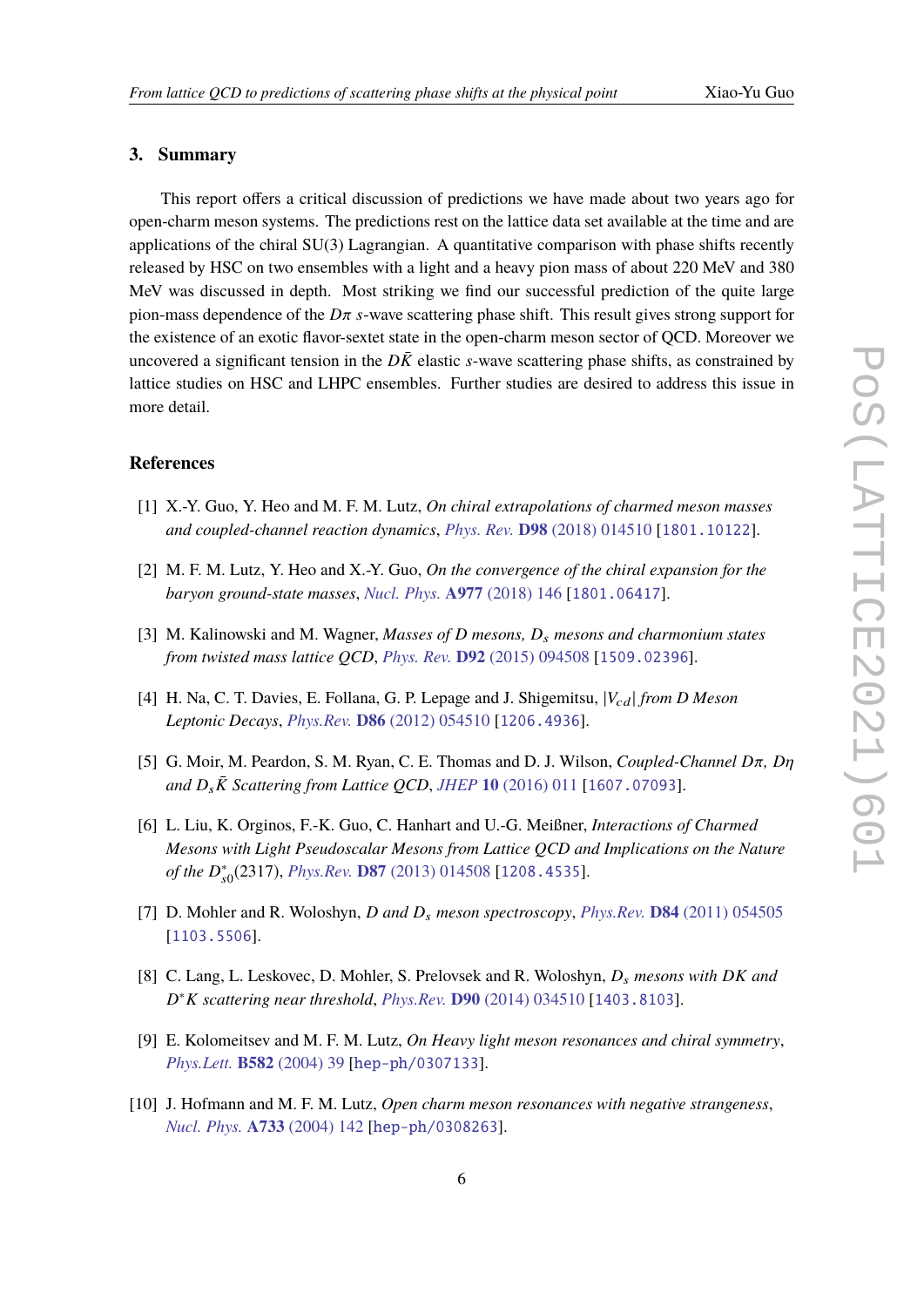- 
- [11] M. Altenbuchinger, L. S. Geng and W. Weise, *Scattering lengths of Nambu-Goldstone bosons off D mesons and dynamically generated heavy-light mesons*, *[Phys. Rev.](https://doi.org/10.1103/PhysRevD.89.014026)* **D89** (2014) [014026](https://doi.org/10.1103/PhysRevD.89.014026) [[1309.4743](https://arxiv.org/abs/1309.4743)].
- [12] M.-L. Du, M. Albaladejo, P. Fernández-Soler, F.-K. Guo, C. Hanhart, U.-G. Meißner et al., *Towards a new paradigm for heavy-light meson spectroscopy*, *[Phys. Rev. D](https://doi.org/10.1103/PhysRevD.98.094018)* **98** (2018) [094018](https://doi.org/10.1103/PhysRevD.98.094018) [[1712.07957](https://arxiv.org/abs/1712.07957)].
- [13] M. Albaladejo, P. Fernandez-Soler, F.-K. Guo and J. Nieves, *Two-pole structure of the D* ∗ 0 (2400), *Phys. Lett.* **B767** [\(2017\) 465](https://doi.org/10.1016/j.physletb.2017.02.036) [[1610.06727](https://arxiv.org/abs/1610.06727)].
- [14] Z.-H. Guo, L. Liu, U.-G. Meißner, J. A. Oller and A. Rusetsky, *Towards a precise determination of the scattering amplitudes of the charmed and light-flavor pseudoscalar mesons*, *[Eur. Phys. J. C](https://doi.org/10.1140/epjc/s10052-018-6518-1)* **79** (2019) 13 [[1811.05585](https://arxiv.org/abs/1811.05585)].
- [15] M.-L. Du, F.-K. Guo, C. Hanhart, B. Kubis and U.-G. Meißner, *Where is the lightest charmed scalar meson?*, *[Phys. Rev. Lett.](https://doi.org/10.1103/PhysRevLett.126.192001)* **126** (2021) 192001 [[2012.04599](https://arxiv.org/abs/2012.04599)].
- <span id="page-6-0"></span>[16] E. B. Gregory, F.-K. Guo, C. Hanhart, S. Krieg and T. Luu, *Confirmation of the existence of an exotic state in the* π*D system*, [2106.15391](https://arxiv.org/abs/2106.15391).
- <span id="page-6-1"></span>[17] X.-Y. Guo, Y. Heo and M. F. M. Lutz, *On chiral excitations with exotic quantum numbers*, *[Phys. Lett. B](https://doi.org/10.1016/j.physletb.2019.02.022)* **791** (2019) 86 [[1809.01311](https://arxiv.org/abs/1809.01311)].
- <span id="page-6-2"></span>[18] Hadron Spectrum collaboration, G. K. C. Cheung, C. E. Thomas, D. J. Wilson, G. Moir, M. Peardon and S. M. Ryan,  $DKI = 0$ ,  $DKI = 0$ , 1 scattering and the  $D_{s0}^*(2317)$  from lattice *QCD*, *JHEP* **02** [\(2021\) 100](https://doi.org/10.1007/JHEP02(2021)100) [[2008.06432](https://arxiv.org/abs/2008.06432)].
- <span id="page-6-3"></span>[19] Hadron Spectrum collaboration, L. Gayer, N. Lang, S. M. Ryan, D. Tims, C. E. Thomas and D. J. Wilson, *Isospin-1/2 D*π *scattering and the lightest D* ∗ 0 *resonance from lattice QCD*, *JHEP* **07** [\(2021\) 123](https://doi.org/10.1007/JHEP07(2021)123) [[2102.04973](https://arxiv.org/abs/2102.04973)].
- <span id="page-6-4"></span>[20] M. F. M. Lutz and M. Soyeur, *Radiative and isospin-violating decays of D(s)-mesons in the hadrogenesis conjecture*, *[Nucl.Phys.](https://doi.org/10.1016/j.nuclphysa.2008.09.003)* **A813** (2008) 14 [[0710.1545](https://arxiv.org/abs/0710.1545)].
- [21] F.-K. Guo, P.-N. Shen, H.-C. Chiang, R.-G. Ping and B.-S. Zou, *Dynamically generated 0+ heavy mesons in a heavy chiral unitary approach*, *Phys.Lett.* **B641** [\(2006\) 278](https://doi.org/10.1016/j.physletb.2006.08.064) [[hep-ph/0603072](https://arxiv.org/abs/hep-ph/0603072)].
- [22] M. Altenbuchinger and L.-S. Geng, *Off-shell effects on the interaction of Nambu-Goldstone bosons and D mesons*, *Phys. Rev. D* **89** [\(2014\) 054008](https://doi.org/10.1103/PhysRevD.89.054008) [[1310.5224](https://arxiv.org/abs/1310.5224)].
- [23]  $Z.H. Guo, U.-G. Meibner and D.-L. Yao, *New insights into the*  $D_{s0}^*(2317)$  *and other charm*$ *scalar mesons*, *Phys. Rev.* **D92** [\(2015\) 094008](https://doi.org/10.1103/PhysRevD.92.094008) [[1507.03123](https://arxiv.org/abs/1507.03123)].
- [24] M.-L. Du, F.-K. Guo, U.-G. Meißner and D.-L. Yao, *Study of open-charm* 0<sup>+</sup> states in *unitarized chiral effective theory with one-loop potentials*, *[Eur. Phys. J.](https://doi.org/10.1140/epjc/s10052-017-5287-6)* **C77** (2017) 728 [[1703.10836](https://arxiv.org/abs/1703.10836)].